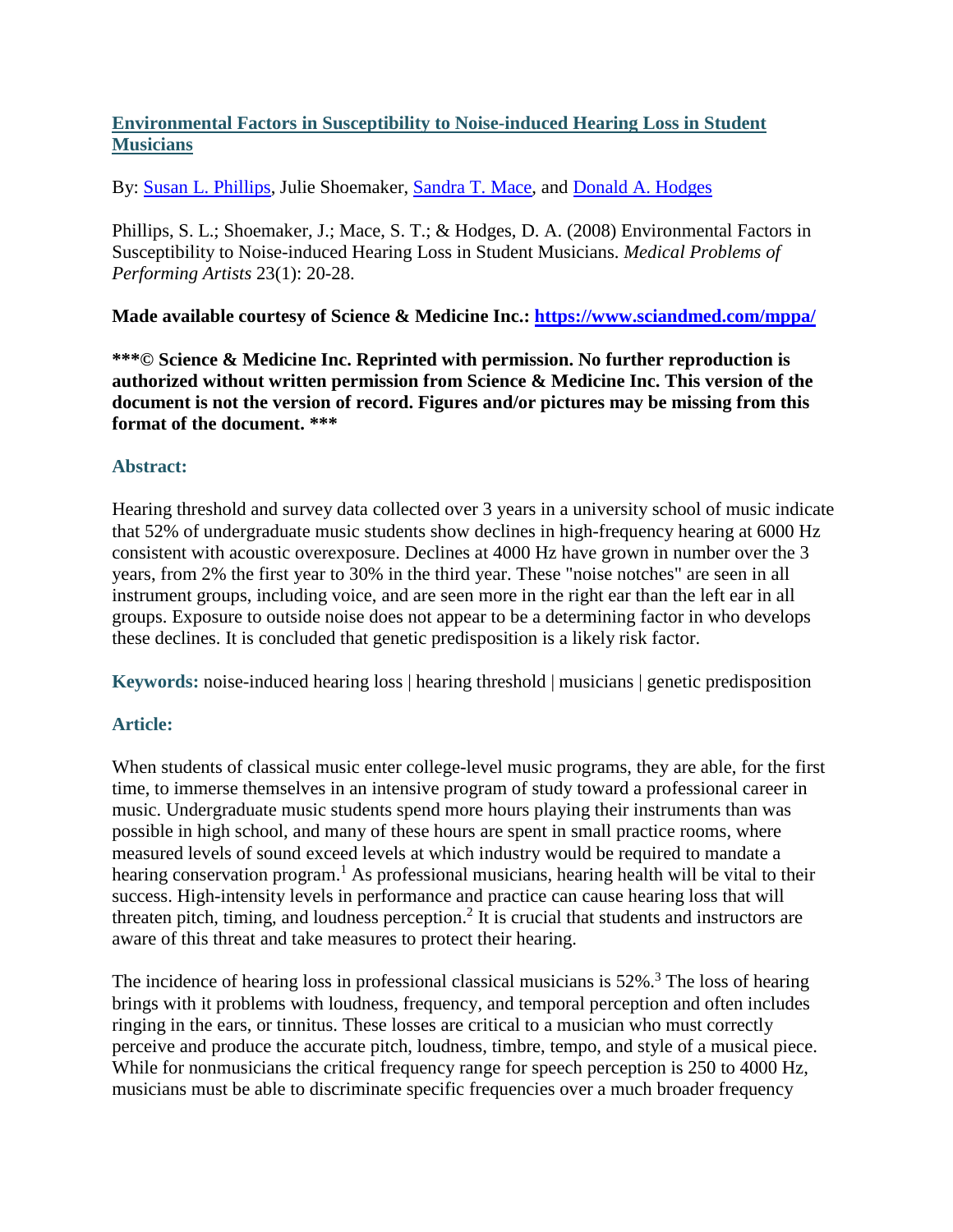range. The range for a piano is 16 to 8000 Hz, and the pipe organ, up to 16,744 Hz. Psychological issues related to hearing difficulties also may be present.<sup>4-7</sup>

Excessive exposure to high-intensity sound causes damage to the outer hair cells of the organ of Corti, in the cochlea. These cells are responsible for the enhancement of hearing sensitivity and tuning. The outer hair cells have a motor component that amplifies soft sounds at specific frequency points in the cochlea and are responsible for the sharpness of pitch perception as well as amplifying soft sounds.<sup>8</sup> Therefore, damage also causes a widening of the auditory filtering system, which reduces the accuracy of pitch perception.<sup>9</sup> This can occur with even a small amount of hearing loss.

Although it is assumed that amplified musical performances are loud, acoustic instruments and voices also reach high intensity levels. A soprano can sing at 115 dB SPL (sound pressure level), a tuba or violin reaches 110 dB SPL, and a trumpet, 111 dB SPL. Peak sound levels in student practice rooms have been measured at  $110$  dBA and higher.<sup>1</sup> Many factors contribute to the risk of hearing loss in musicians besides the frequency range and intensity level of the music. Reverberation within rehearsal rooms and rehearsal halls, placement within an ensemble, genetic predisposition, and duration of exposure each day, as well as accumulated years of exposure, are contributing factors.<sup>9,10</sup> It has also been shown that stress and whether or not the musician likes the piece of music both play a part in temporary shifts in hearing threshold.<sup>11,12</sup>

There is some controversy about the presence of hearing loss in musicians. In a study of the hearing acuity of professional musicians, Kahari et al.<sup>7</sup> found that noise notches occurred at  $6000$ Hz but were not outside normal limits. Permanent threshold shifts have been found in professional musicians by several investigators.<sup>9,12-16</sup> Karlsson et al.<sup>14</sup> suggested that the average threshold levels for symphony musicians were within the range expected for their age, and therefore concluded that performing with a symphony orchestra was not a risk to hearing. However, when Ostri et al.<sup>15</sup> compared their results with normative data collected by the International Standards Organization, they reported hearing loss in all age groups. The only study of hearing acuity of undergraduate music students is that of Fearn,  $10$  who reported that 33% of student orchestral musicians had elevated thresholds, 75% of which were at 6000 Hz and 50% in only one ear.

In 1999, the International Organization for Standardization reported that hearing loss due to excessive sound intensity increases faster in the first few years of exposure; this conclusion is supported by the research of Rosenhall, Pedersen, and Svanborg.<sup>17</sup> Since, at the college level, student musicians are able to practice longer hours and perform in more ensembles than in their precollege years, it is important to explore the possibility that this extended exposure is having a detrimental effect on the hearing of student musicians.

The purpose of the current study was to begin a multi-year examination of hearing acuity in undergraduate music students. In each of 3 years starting with the 2003-04 academic year, an audiogram was created for each volunteering student. In addition, a brief questionnaire was administered to obtain information on class level, instrument played, use of hearing protection, exposure to amplified sound, experience of tinnitus, and history of middle ear disorders. In the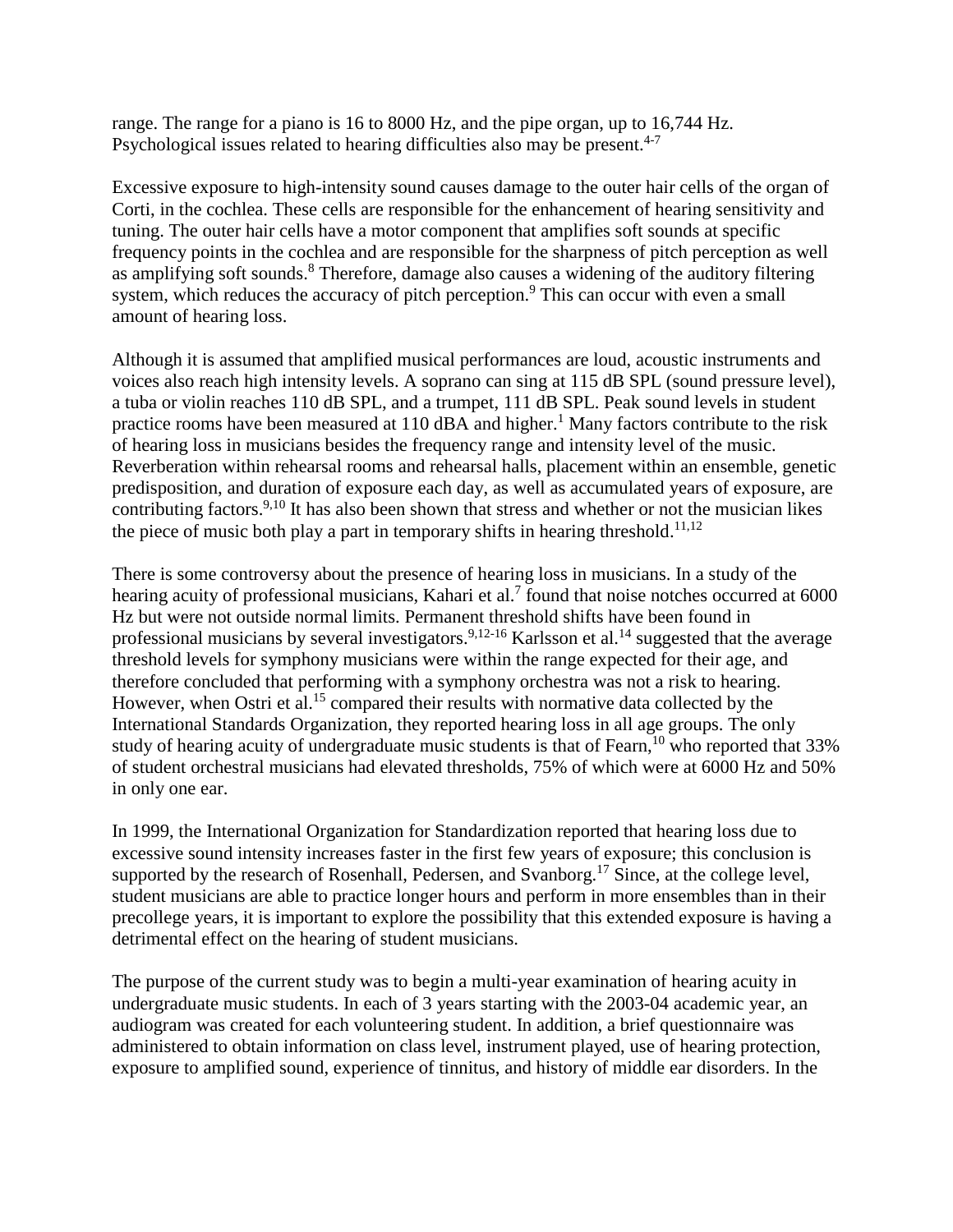third year, questions were added regarding family history of hearing loss and other types of loud sound exposure.

# **METHODS**

### Participants

The first year of the study included 110 undergraduate music students in a large state university school of music (University of North Carolina at Greensboro). In year 2, an additional 50 students volunteered to participate, and in year 3, another 178 participants were tested (total  $n =$ 338). All participants were recruited from the student body after a presentation about the project in convocation, which all music students are required to attend. In year 3, freshmen and sophomores also were recruited from their classes, which resulted in a large proportion of each class participating. Freshmen and sophomores were tested in the fall semester, and juniors and seniors were tested in the spring semester. All students signed an informed consent form prior to participating in the study. Table 1 shows the composition of each year's participants in terms of class and gender. Table 2 shows the composition of each year's participants by instrument group.

|               |    |        |    | <b>LADLE 1. Numbers of Participants by Class and Gender</b> |        |    |               |
|---------------|----|--------|----|-------------------------------------------------------------|--------|----|---------------|
|               |    | Year 1 |    | Year 2                                                      | Year 3 |    |               |
|               |    | M      |    |                                                             |        | M  | <b>Totals</b> |
| Freshman      | 10 | 18     |    |                                                             | 55     | 52 | 148           |
| Sophomore     | 18 | 15     |    | 12                                                          | 25     | 25 | 101           |
| Junior        | 10 |        |    |                                                             |        |    | 40            |
| Senior        |    | 16     |    |                                                             |        |    | 49            |
| <b>TOTALS</b> | 52 | 58     | 18 | 32                                                          | 90     | 88 | 338           |

TABLE 1. Number of Basticiansk by Class and Condon

|              | Year 1 | Year 2 | Year 3 |  |
|--------------|--------|--------|--------|--|
| Voice        | 28     | 12     | 45     |  |
| Percussion   | 20     | 9      | 25     |  |
| <b>Brass</b> | 24     | 11     | 44     |  |
| Wind         | 19     | 12     | 36     |  |
| Strings      | 17     | 6      | 28     |  |

TABLE 2. Number of Students by Instrument and Year

The freshman class is always the largest class in the school, as can be seen in the tables. Carryover of students volunteering in multiple years was low, which may in part reflect the loss of many members of the freshman class. In year 2, 25 students who had participated in year 1 volunteered to participate again; 2 of these volunteered in year 3 (also in year 3 one student volunteered who had last participated in year 1). In year 3, 13 students who had participated in year 2 but not year 1 volunteered.

## Procedures

Audiometric thresholds for the frequencies 250 to 8000 Hz were obtained with a GS 17 audiometer (Grason-Stadler, Mitford, NH) in sound-treated rooms in the School of Music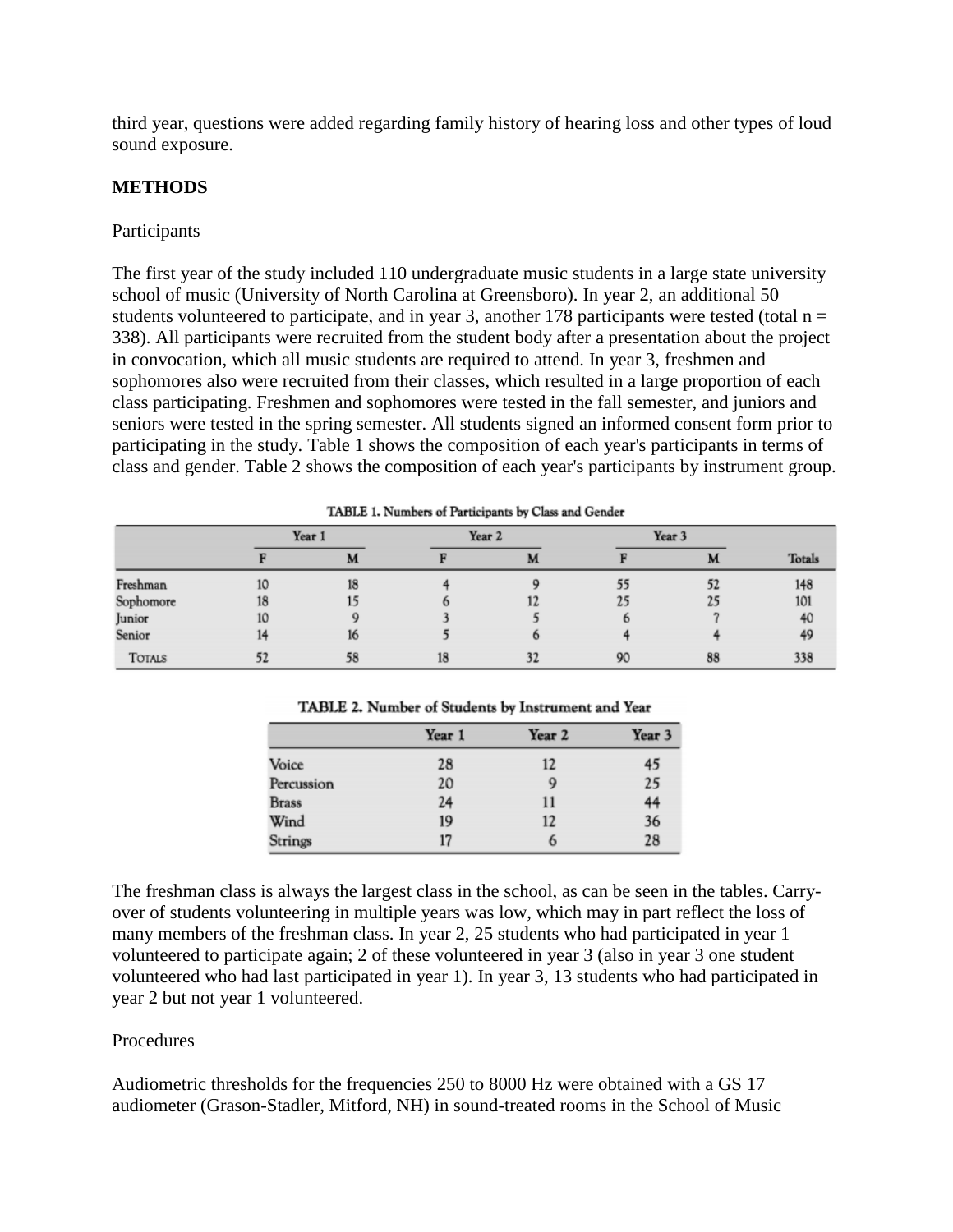following standards set out in the Occupational Noise Exposure Revised Criteria (NIOSH, 1998).18 Because this is a university population and not an industrial population, aspects of the NIOSH recommendations could not be met. Whereas hearing examinations can be mandated for an employee, student participation in the study has been voluntary, as required by the Institutional Review Board.

Measurements were made in the morning in an attempt to have 12 hrs of nonexposure prior to testing. Nevertheless, student practice does not follow an 8-hr workday, and many students reported practicing their instrument in the evening before the hearing test. Recommendations for a full audiological evaluation were made to students with thresholds outside normal limits, but this could not be mandated. Sound levels of test rooms were measured with a sound level meter (Quest 1700; Quest Technologies, Oconomowoc, WI) to determine that ambient noise levels met the standards for hearing testing under the Occupational Safety Health Act, which is used when testing at industrial sites.<sup>19</sup>

A noise-induced hearing loss is characterized by a sharp drop in hearing sensitivity at 4000 or 6000 Hz, called a *noise notch*. Notches were conservatively defined (from a clinical standpoint) as at least a 10-dB drop in threshold from 1000, 2000, or 3000 Hz to 4000 Hz or from 1000, 2000, 3000, or 4000 Hz to 6000 Hz, with at least a 5-dB recovery at 8000 Hz. This is slightly more conservative than the criteria used by Niskar et al.<sup>19</sup> in their study of school-aged children, in which they used a 15-dB drop from the preceding frequencies back to 1000 Hz.

Sound exposure measurements were made on a subset of 21 students participating in the study. Students wore a Cirrus-Research doseBadge (Cirrus Research, Hunmanby, UK) pinned to one shoulder under the ear for an entire day. Measurements collected included average sound level (in dBA), maximum sound levels (in dBA), and sound dose incurred per NIOSH recommendations (1998).18 *Sound dose* represents the amount of exposure based on a time/intensity trade-off. NIOSH recommendations state that exposure to 85 dBA for 8 hrs is 100% of the allowed dose of exposure. Allowable exposure is halved for every increase of 3 dB in the exposure levels, so that an 8-hr exposure to 88 dBA would be a 200% dose.

At the time of testing, student participants were also asked to fill out a short questionnaire. In years 1 and 2, the questionnaire included questions about instrument played and in what ensembles and simple yes/no questions about history of ear disease, experience of tinnitus, use of earplugs, and exposure to amplified sound. In year 3 the questionnaire was expanded to ask for detailed responses from choice boxes on type of tinnitus (never, occasionally for a few seconds, after practice, after other noise), exposure to noise (firearms, power tools, recreational vehicle, loud stereo music), and family history of musical ability and of hearing loss (specific to which family members).

All statistical analyses were run using SPSS for Windows 14.0.

# **RESULTS**

The proportion of 6000 Hz notches in the student population remained stable through the 3 years, whereas the number of students with a notch at 4000 Hz grew. In year 1, 54% ( $n = 110$ ) of the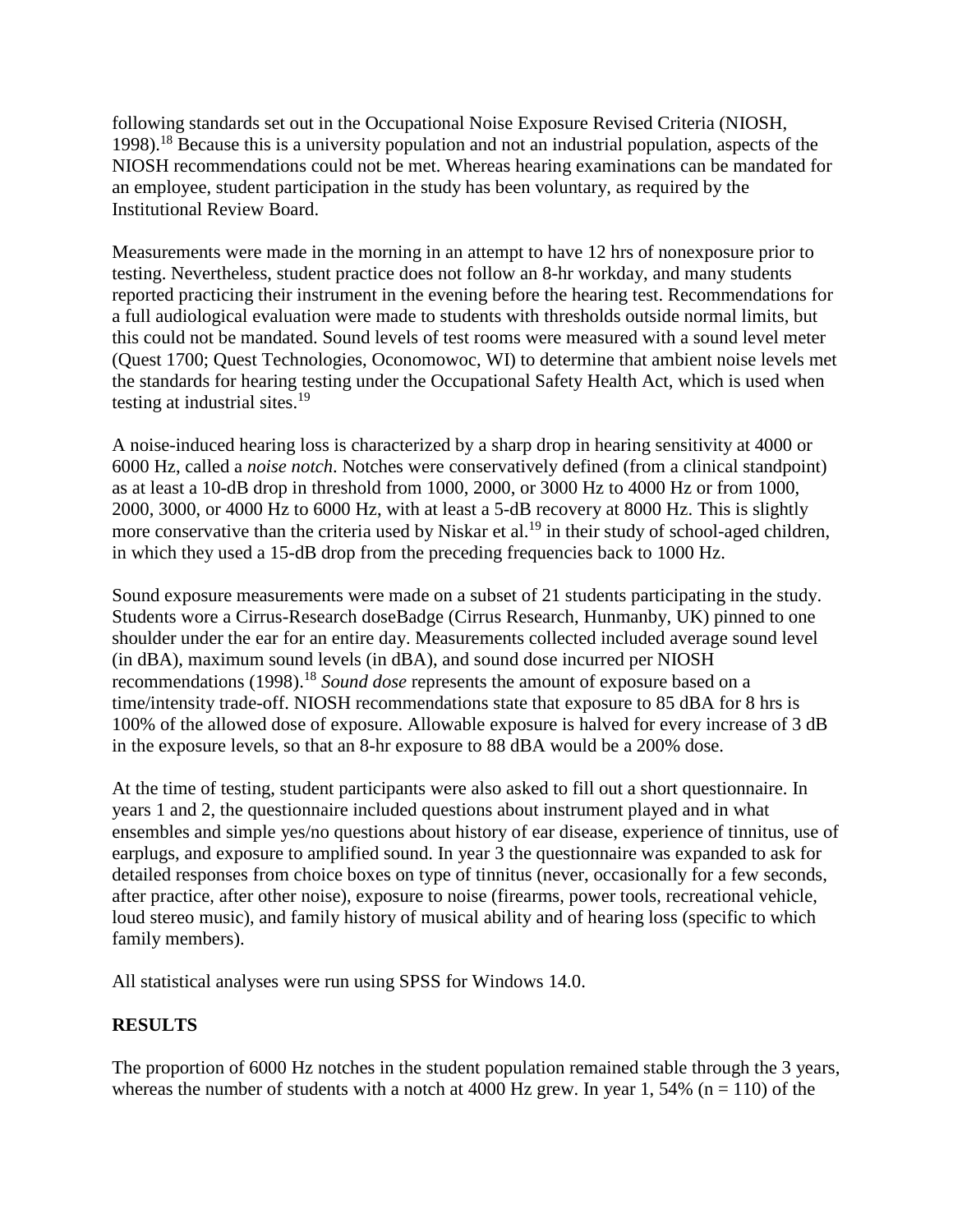students tested had a notch at 6000 Hz in at least one ear, with only 2 students showing notches at 4000 Hz. In year 2 ( $n = 50$ ), 6000-Hz notches were found in 50% of the students tested, with 14% showing notches at 4000 Hz. In year 3 ( $n = 178$ ), 52% of the students had notches at 6000 Hz and 30% had notches at 4000 Hz. When students reporting recent exposure (i.e., exposure within the previous 12 hrs) were removed from the analyses, results were the same.

In year 1, there were more notches at 6000 Hz in the right ear  $(n = 42)$  than the left ear  $(n = 29)$ , and 15 of these were bilateral. In year 2, the right/left numbers were balanced at 15/16, with 9 of these bilateral. In year 3, there were again larger numbers of notches in the right ear  $(n = 65)$  than the left ear  $(n = 49)$ , with 24 bilateral losses. When the students reporting recent exposure were removed and the data were examined as a 3-year aggregate, right ear and left ear notch presence was similar (49 in the right ear, 41 in the left ear). The depth of these 6000-Hz notches was similar in both cases (Table 3).

| Notch      |    | Year 1<br>$(n = 110)$ |    | Year 2<br>$(n = 50)$ | Year 3<br>$(n = 178)$ |    |  |
|------------|----|-----------------------|----|----------------------|-----------------------|----|--|
| Depth (dB) |    |                       |    |                      |                       |    |  |
| 10         |    |                       |    |                      | 15                    | 18 |  |
| 15         | 16 |                       |    |                      | 19                    | 14 |  |
| 20         | 10 |                       |    |                      | 16                    |    |  |
| 25         |    |                       |    |                      |                       |    |  |
| 30         |    |                       |    |                      |                       |    |  |
| 35         |    |                       |    |                      |                       |    |  |
| 40         |    |                       |    |                      |                       |    |  |
| Total      |    | 28                    | 15 | 16                   | 65                    | 49 |  |

TABLE 3. Numbers of Participants Showing 6000 Hz Notches by Depth. Ear and Year

The two 4000-Hz notches in year 1 were unilateral, one in each ear for 2 students. Of the 8 students with 4000-Hz notches in the small cohort for year 2, 2 were bilateral, with 4 more right ear notches and 2 more left ear notches. For year 3, there were 15 4000-Hz notches in the right ear and 20 in the left ear, with 4 of these bilateral. After students with recent exposure were removed, 14 over the 3 years had notches at 4000 Hz in at least one ear, 3 of which were bilateral.

There were not many repeat volunteers from year to year in the study. In year 2, 25 students were tested who had been tested in year 1; of those 25 students, 12 had notches. Of the 12 students with notches, 6 were found to have deeper notches at 6000 Hz in year 2 by 10 to 20 dB, and 3 of them also had drops at 4000 Hz. Three students who had not shown a notch in year 1 had a notch in year 2. In year 3, 13 students were tested who had been tested in year 2, 8 of whom had notches. Three of the 8 students with notches were recorded with a 15- to 20-dB drop in sensitivity at 6000 Hz, and 1 percussionist with an original notch at 6000 Hz had a 10-dB drop at 4000 Hz bilaterally. Of the 13 students who experienced drops in sensitivity, 9 were males, 6 had exposed themselves to amplified sound, 4 were percussionists, 4 were brass players, 3 were wind players, and 1 each wind and voice.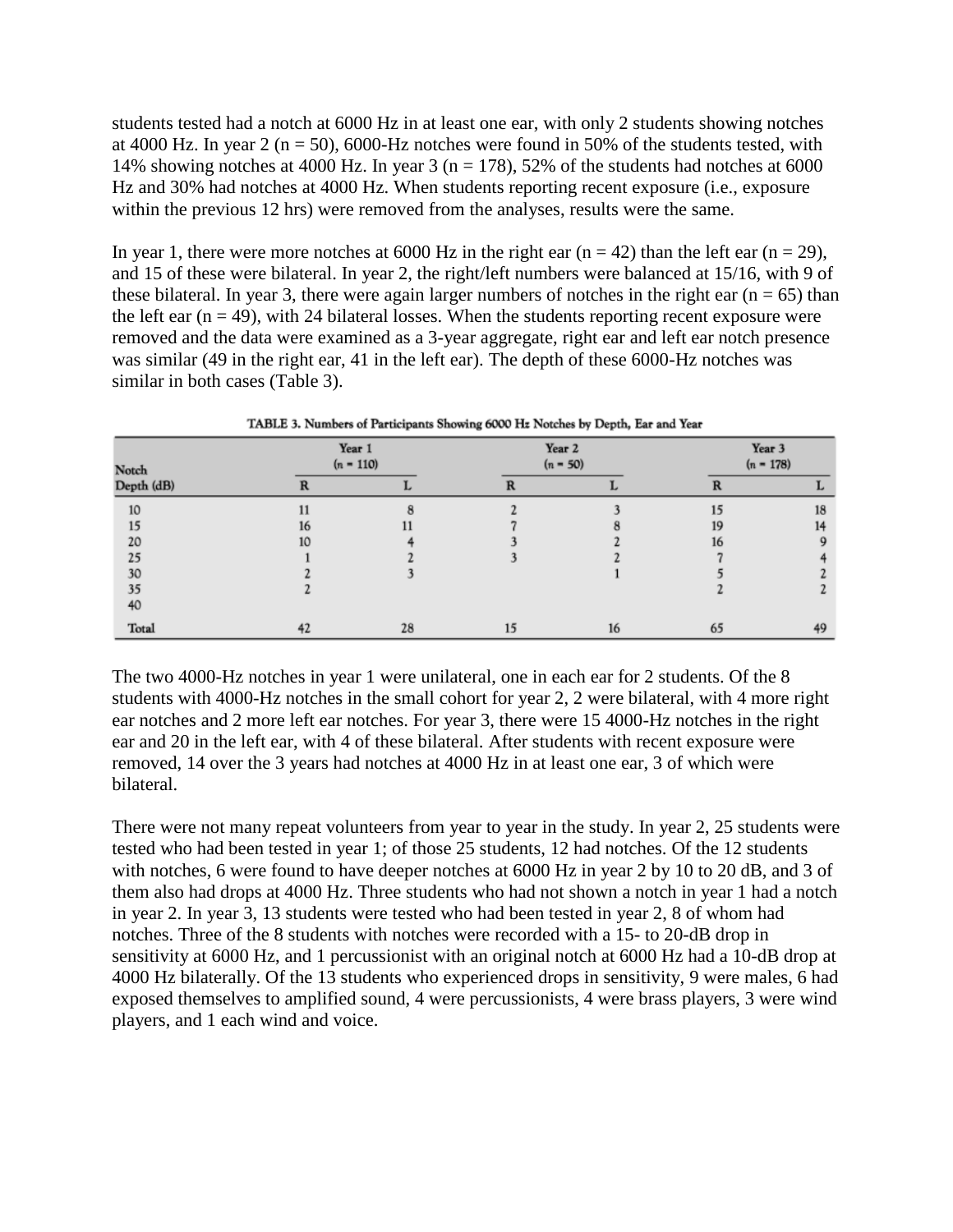

Music-related Environmental Factors

Data were merged for all 3 years, using the most recent thresholds when multiple years were available. Mean threshold data for notch frequencies for all students were subjected to a repeated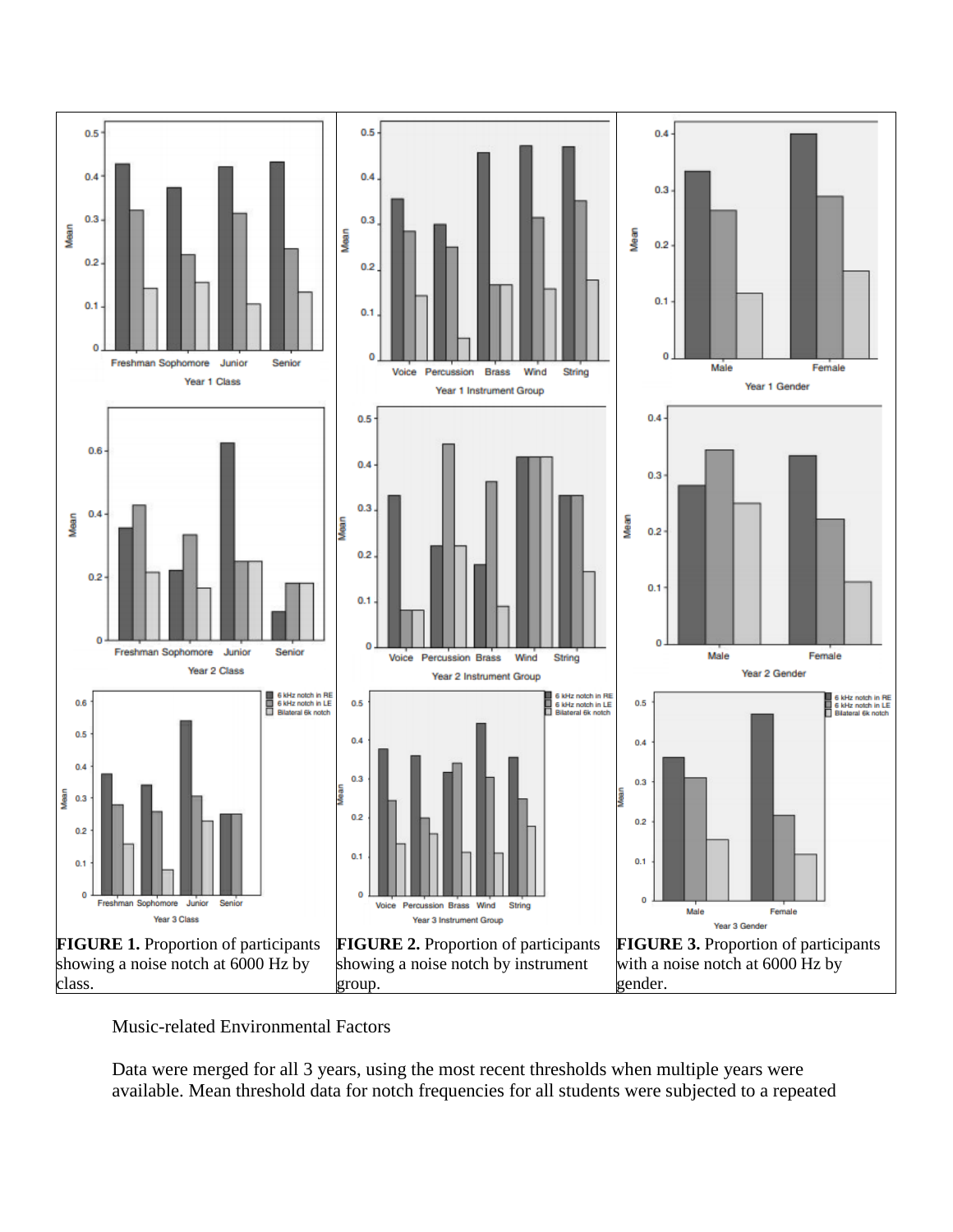measures ANOVA, with class and instrument as between-subjects variables and the multiple frequencies as the repeated measure. A main effect for threshold differences was seen for frequency  $[F(3) = 32.932, p < 0.001]$ , but not for class or instrument group. This was also true when students with recent reported exposure were removed from the analysis  $[F(3) = 12.942, p <$ 0.001]. Thresholds at 4000 Hz were significantly different from those at 6000 Hz for each ear (p  $< 0.001$ ). Chi-squared analyses were significant for right/left ear differences at 4000 Hz (p = 0.001) and 6000 Hz ( $p = 0.003$ ). Notches at 4000 Hz were more prevalent in the left ear ( $n = 28$ ) than right ear ( $n = 19$ ). Notches at 6000 Hz were more prevalent in the right ear ( $n = 114$ ) than left ear  $(n = 80)$ .

There were no significant class or instrument group differences on the presence of a notch at 6000 Hz. Gender differences were significant at 4000 Hz for both ears and at 6000 Hz for the left ear, but means were 2 to 4 dB and hence not clinically significant. However, because the tendencies are informational to musicians who wish to protect their hearing, the proportions of students exhibiting a noise notch by class, instrument group, and gender are seen in Figures 1 to 3.

Mean thresholds by instrument group for students with a 6000-Hz noise notch can be seen in Table 4. Table 5 shows the mean thresholds of students with a 6000-Hz noise notch by class. Paired-samples t-tests performed on student data in whom a noise notch was present in either ear found significant differences between the thresholds at 3000 to 6000 Hz, 4000 to 6000 Hz, and 6000 to 8000 Hz for both ears ( $p < 0.001$ ). Mean thresholds for students without a noise notch were equivalent across the frequency range (5 to 7 dB at 6000 Hz).

|              | Left Ear $(n = 80)$ |      |     |        |      | Right Ear $(n - 114)$ |      |     |        |     |      |     |
|--------------|---------------------|------|-----|--------|------|-----------------------|------|-----|--------|-----|------|-----|
|              | 1k                  | 2k   | 3k  | 4k     | 6k   | 8k                    | 1k   | 2k  | 3k     | 4k  | 6k   | 8k  |
| Voice        | 4.5                 | 2.6  | 0.8 | $-1.1$ | 15.8 | 4.2                   | 7.1  | 2.7 | $-1.3$ | 0.5 | 15.2 | 4.6 |
| Percussion   | 10.6                | 10.0 | 7.5 | 8.8    | 21.9 | 10.0                  | 11.6 | 4.6 | 3.1    | 3.1 | 17.7 | 4.2 |
| <b>Brass</b> | 6.5                 | 6.0  | 4.3 | 4.0    | 17.3 | 5.5                   | 6.9  | 3.2 | 2.8    | 5.0 | 16.1 | 4.4 |
| Wind         | 6.6                 | 5.8  | 2.1 | 5.8    | 15.5 | 5.0                   | 9.1  | 5.7 | 2.0    | 4.7 | 16.3 | 5.6 |
| String       | 6.8                 | 2.5  | 2.5 | 3.9    | 17.9 | 5.4                   | 8.9  | 4.3 | 1.6    | 3.3 | 16.5 | 5.2 |

TABLE 4, Mean Thresholds by Instrument Group for Students with a Noise Notch at 6 kHz (in dB HL)

|           | Left Ear $(n = 80)$ |     |     |     | Right Ear $(n - 114)$ |     |      |     |     |     |      |     |
|-----------|---------------------|-----|-----|-----|-----------------------|-----|------|-----|-----|-----|------|-----|
|           | 1 <sub>k</sub>      | 2k  | 3k  | 4k  | 6k                    | 8k  | 1k   | 2k  | 3k  | 4k  | 6k   | 8k  |
| Freshman  | 8.4                 | 5.8 | 4.6 | 4.9 | 18.1                  | 7.2 | 7.8  | 3.8 | 1.6 | 3.9 | 16.4 | 4.5 |
| Sophomore | 5.8                 | 4.8 | 1.3 | 2.8 | 15.4                  | 3.3 | 10.5 | 5.3 | 1.6 | 2.1 | 18.2 | 8.1 |
| Junior    | 4.5                 | 5.0 | 1.5 | 2.5 | 16.0                  | 7.0 | 5.4  | 4.2 | 1.7 | 3.3 | 17.1 | 2.9 |
| Senior    | 2.8                 | 1.7 | 2.2 | 0   | 18.3                  | 2.8 | 7.7  | 4.3 | 1.7 | 3.7 | 13.0 | 3.7 |

Mean thresholds at 4000 Hz for students with a 4000-Hz noise notch were not as deep relative to the surrounding frequencies, with the deepest mean thresholds for the right ear at 20 dB HL (hearing level) and 18 dB HL for the percussionists and brass players, respectively, while the other instrument groups were in the 10- to 12-dB HL range. Mean thresholds at 4000 Hz for the left ear were highest for percussion (15 dB HL) and wind players (17 dB HL), while the other instrumental groups fell between 8 to 10 dB HL. Though the greatest threshold shifts in this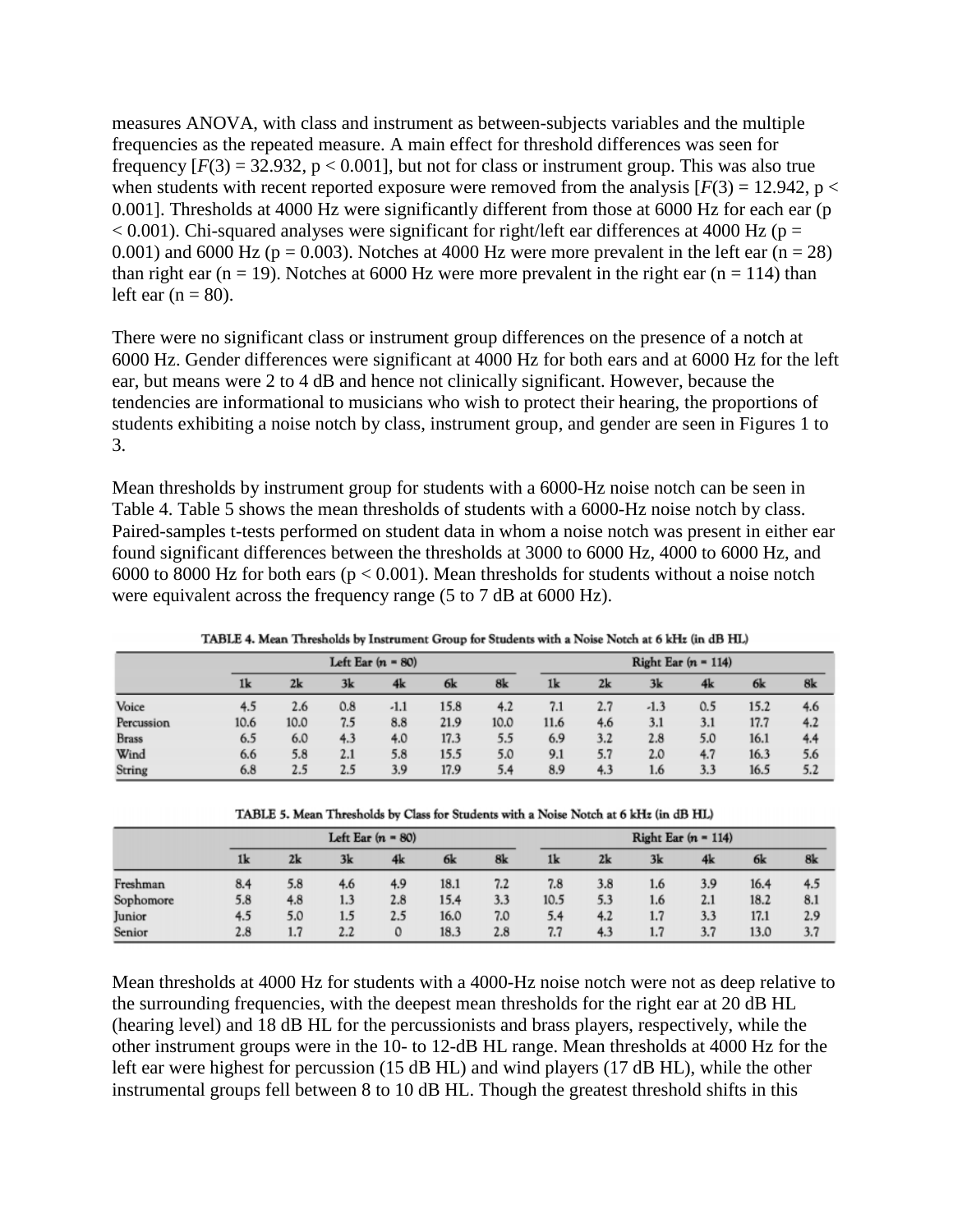group were at 4000 Hz, significant differences between percussion and string groups were found at 6000 Hz ( $p = 0.04$ ) and at 8000 Hz between percussion and both wind and voice groups ( $p <$ 0.001).

Paired-samples t-tests revealed significant differences in thresholds between both 2000 and 3000 paired with 4000 Hz and between 4000 paired with both 6000 and 8000 Hz ( $p < 0.001$ ). For students without recent exposure, significant differences were found between 2000 and 3000 Hz, 4000 and 6000 Hz, and 6000 and 8000 Hz for the right ear and between 3000 and 4000 Hz, 4000 and 6000 Hz, and 6000 and 8000 Hz for the left ear ( $p < 0.05$ ).

Daily measured dose data on a subset of students participating in the study are compared with notch depth in Figure 4. These data show that some students with a high dose have no hearing loss, and others with a low dose have a substantial notch. Of the students whose data are included in Figure 4, only four have a bilateral noise notch. Those four include notches of 45 dB depth in the right ear and 10 dB left (40% dose); 20 dB right and 10 dB left (58% dose); 30 dB right and 35 dB left (65% dose), all found along the y axis; and 35 dB right and 20 dB left (3109% dose). The alarmingly high sound dosages were measured during pep band.



**FIGURE 4.** Percentage of daily allowed sound dose by depth of noise-induced hearing loss notch at 6000 Hz.

Nonmusic Environmental Factors

Of the 301 students, 82 (27%) reported a history of ear infections. Chi-squares statistics were not significant for an association of otologic history with a notch at either 4000 or 6000 Hz. The numbers of students using hearing protection regularly went up each year, from 1 in the first year to 12 in the second and 29 in the third, and was not a significant factor in these analyses. Percussionists, brass, and wind players reported using hearing protection more than any other instrument group, with no clear gender bias.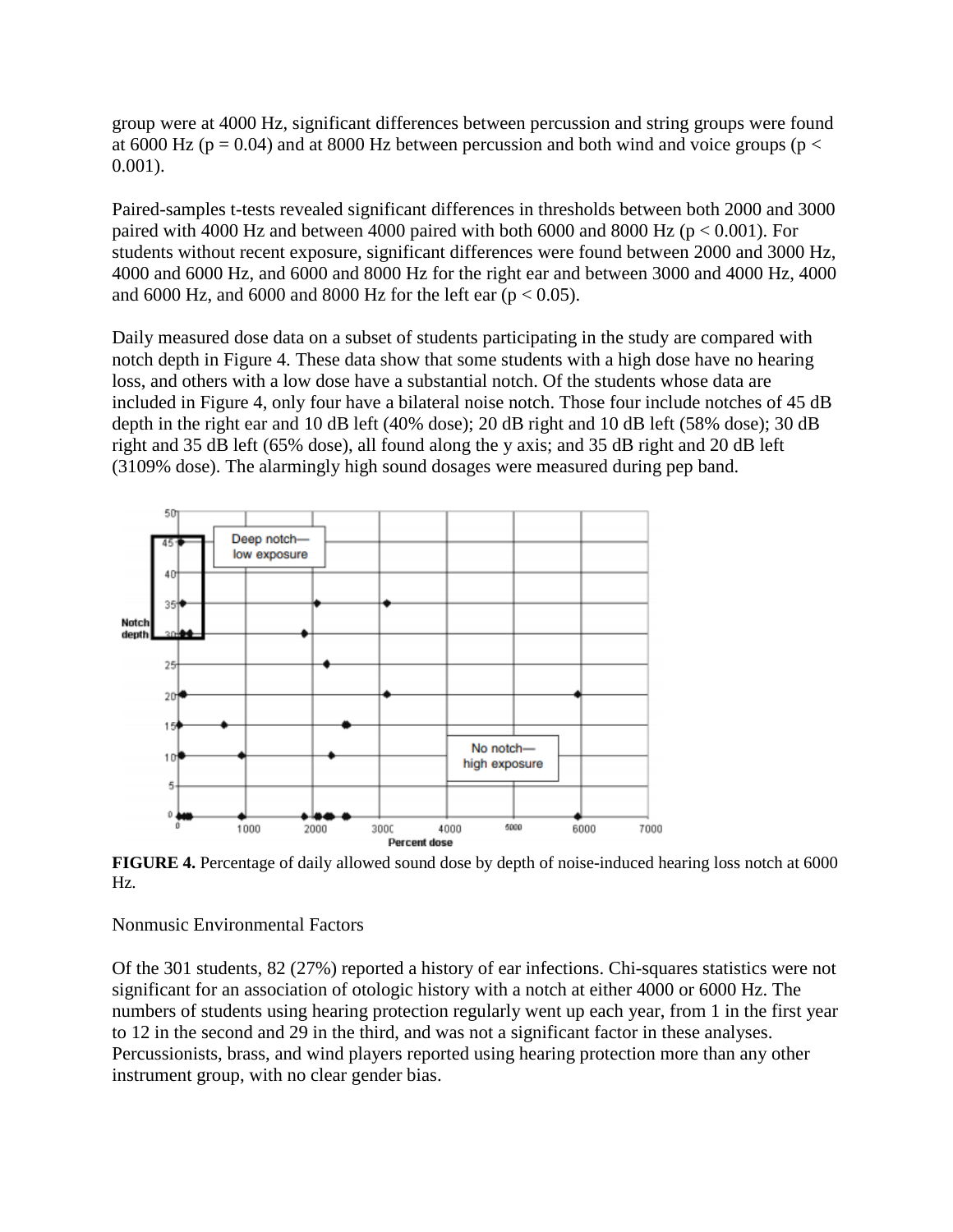Chi-squared analyses revealed a gender bias in exposure to amplified sound ( $p \ge 0.003$ ). In year 3, acoustic overexposure was broken down into categories that included firearms, power tools, recreational vehicles, and loud music. In that year, 27 males and 41 females denied any overexposure to loud sounds outside the music building. Loud stereo music was the most common overexposure, with 29 males and 35 females reporting such exposure. All other categories were low in incidence and pertained mostly to male students. Total numbers for outside noise exposure for males and females were similar. The proportion of students reporting exposure to loud music was similar for the 6000-Hz notch group (48%) and the no notch group (51%). Although the proportions for 4000-Hz notches are somewhat different, with only 44% of students with a notch reporting exposure to loud music compared with 53% of those without a notch, the difference was not significant.

Students reporting tinnitus constituted 41.4% of the male participants and 48% of the female participants in the first years. However, when this question was expanded from a yes/no format to a more detailed format in year 3, the incidence of reported tinnitus dropped dramatically. The majority of students (164/178) in year 3 claimed to experience tinnitus only occasionally for a few seconds or not at all. None reported constant tinnitus, 21 reported experiencing tinnitus after exposure to loud noise, and 3 after instrumental practice.

### DISCUSSION

These data, collected over 3 years of a study of hearing in university student musicians, indicated that a risk for noise-induced hearing loss, indicated by a notch in high-frequency hearing thresholds, could be seen in over half of the music students participating in this study. The largest proportion of these noise notches were found at 6000 Hz, with a much lower number at 4000 Hz. This finding is similar to the 58% of orchestral musicians found to have a hearing loss as reported by Ostri et al.<sup>15</sup> and the 53% of orchestral musicians found to have a hearing loss reported by Royster et al.<sup>16</sup> This percentage is higher than that reported by Fearn,<sup>10</sup> whose study included 16- to 30-year-olds at the Leeds College of Music. Fearn's 220 participants included 45% who reported playing only with amplified groups, 26% who played in loud big bands, 24% who played with both orchestras and amplified groups, and 29% who played only with orchestras. He found that 33% of orchestral musicians and 50% of those playing in amplified groups had an absolute threshold of 15 to 20 dB HL at 6000 Hz.

Another study of 50 college students aged 18 to 30 years old who reported at least 1 hr/day of exposure to personal listening systems was done by Moustafapour et al.,  $^{23}$  who found that 18% had a 6000-Hz notch  $> 10$  dB. In the present study. 39% of the music students had a notch  $> 10$ dB at 6000 Hz. Studies of industrial populations have generally found that the greatest threshold shift from noise exposure was at 4000  $Hz^{21,22}$  In a study of shipyard workers, Mori<sup>24</sup> found that those who also reported listening to loud music had their greatest threshold shift at 6000 Hz.

It is possible that some of the students with a notch in this study were exhibiting temporary threshold shifts, since they had been playing their instruments the evening before their morning hearing evaluation. The largest proportion of students was tested at 8:00 or 9:00 AM, the first class of the day for those tested at this time. Therefore, it is likely that they had at least 8 hrs of quiet prior to testing. This is a weakness in working with a population of university music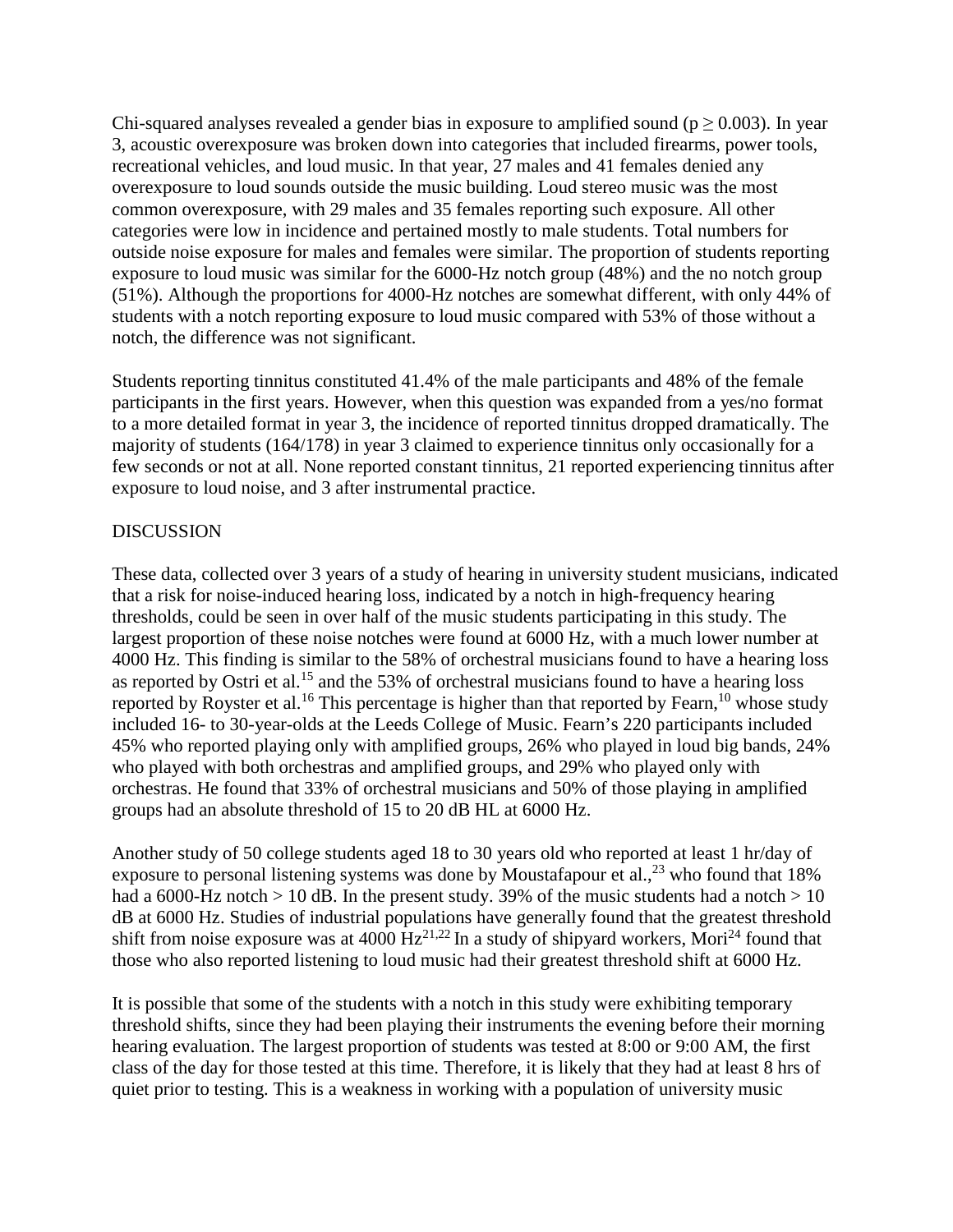students, but it is preferable to ignoring this threat to their future livelihood and enjoyment of their music.

There has been some concern raised that the current audiometric threshold standards for 6000 Hz are not accurate, based on currently seen thresholds in young people.<sup>24,25</sup> However, in this study not all students tested had a shift in their threshold at 6000 Hz, which would suggest that the problem does not lie with audiometric standards. Bauer et al.<sup>21</sup> also found a drop in many young people at 6000 Hz and reviewed the possible reasons, favoring the hypothesis that it is caused by societal noise.

Nevertheless, not all students with similar exposures demonstrated a threshold shift as a result. It is likely that individual susceptibility to noise damage is a factor. Animal studies demonstrate a genetic susceptibility to noise damage to the inner ear,  $26.27$  and the search for the genetic bases of noise-induced hearing loss has begun.28,29 It may be that environmental factors can be used to determine subsets among the susceptible students who may exhibit allelic differences related to mechanical damage vs. systemic damage due to oxidative stress. The differences between the current results and those of Mostafapour et al.<sup>23</sup> would suggest that some nonmusic students who are predisposed to noise-induced hearing loss do not experience a sufficient exposure to elicit damage, or that some music students who do not have a genetic predisposition are exposed to sound loud enough to cause damage anyway. It is likely that the differences in the music and nonmusic students suggests that a greater proportion of vulnerable students show a notch in the music student population.

Within the environmental factors related to the students' music studies, instrument group would seem to be a viable factor, yet the only significant differences in thresholds were found to be between percussionists and string players at 6000 Hz and between percussionists and voice and wind players at 8000 Hz when the percussionists' notches were at 4000 Hz. This difference would indicate that all instrumental groups are at risk, though brass players, wind players, and percussionists were most strongly represented in the small group of repeat participants who experienced a drop in hearing sensitivity. When we look at the entire study population in crosssection, however, the proportion of students with a 6000-Hz noise notch does not increase with years of matriculation. Since the proportion of freshmen with notches at 6000 Hz is similar to the proportion in other years, the freshmen seem to be arriving at school with this early damage having already occurred. However, there were individual students (13 out of 38 students with repeated tests) whose thresholds worsened from one year to the next, with drops from 10 to 20 dB at 4000 or 6000 Hz. This finding is consistent with the hypothesis that some students are more susceptible to acoustic overexposure than others. The proportion of students with a 4000- Hz noise notch was seen to increase dramatically during the 3 years of this study, from two students (1.8%) in the first year, to 14% in year 2, and 30% in year 3. It may be that this increase is due to the increased use of both cell phones and digital music players among students.

There may be mitigating factors that help to prevent further hearing loss in student musicians. It has been shown in chinchillas that moderate levels of sound can condition the ear by causing the production of antioxidants, which might lessen the effects of oxidative stress on the inner ear.<sup>30</sup> This may mean that moderately loud passages of music prepare the inner ear for more intense passages. Actually, it seems that any mild stressor can have the same effect, so it may be that the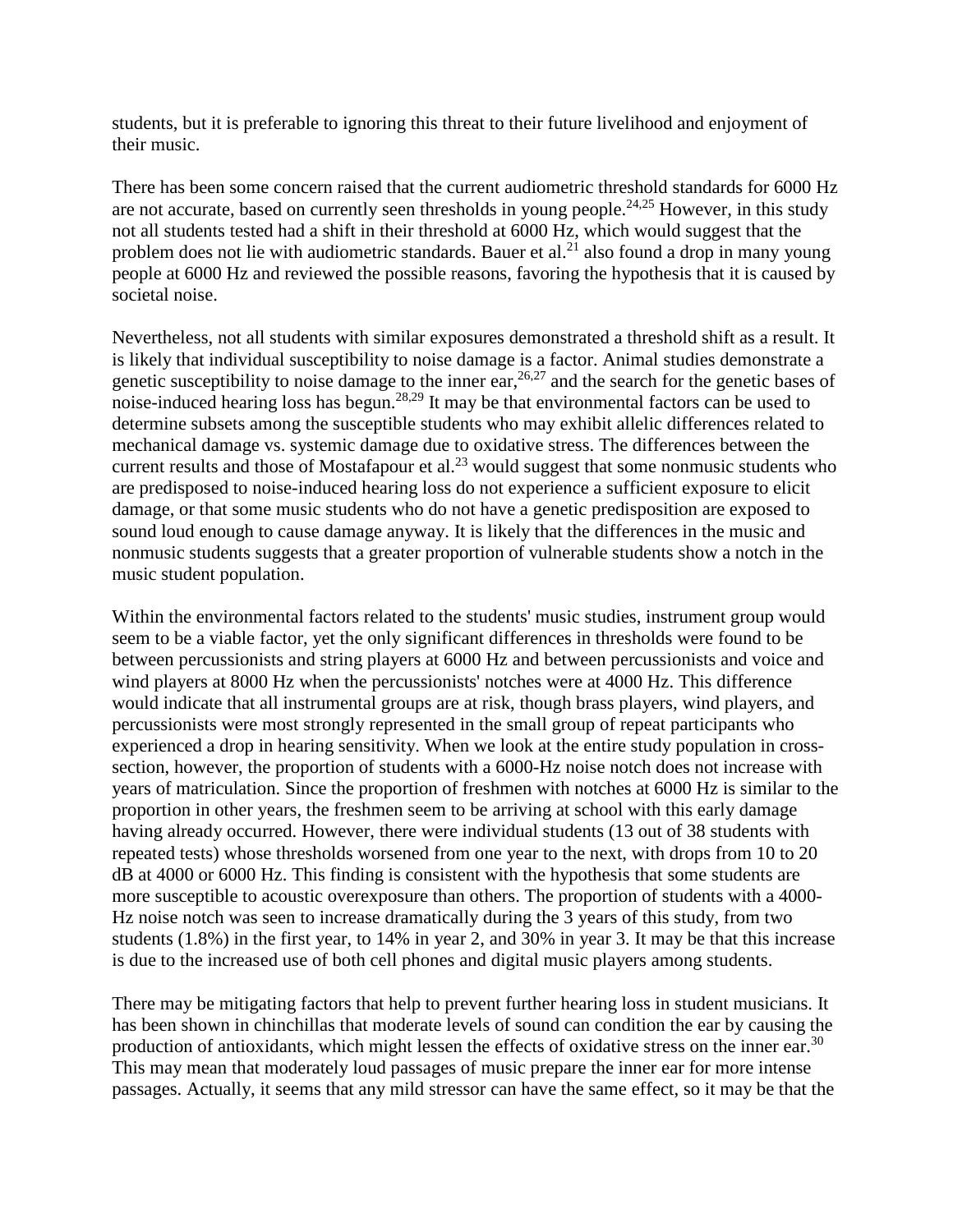stressful environment of school in general and preparation for adjudicated performances each semester have a beneficial effect on hearing protection.<sup>31</sup> Music has been found to be less deleterious to hearing than comparable levels of industrial noise, so the progress of the hearing loss may not follow the same course.<sup>32</sup>

The finding of more right-ear notches than left-ear notches at 6000 Hz would seem to be related to instrument played or position in ensemble playing. Instruments such as the flute and piccolo are normally played on the right and may produce more exposure in that ear when playing alone during practice, but they may cause overexposure to the left ear of a neighboring player during rehearsal. The French horn and tuba are also normally played so that the sound exits the instrument on the right, but the bell of the instrument is directed away from the player. In a small practice room with hard walls, this arrangement could still affect the right ear more than the left due to reverberation, and it also again might affect the left ear of a neighboring musician. However, there are more right-ear notches at 6000 Hz for all instrument groups, including vocalists.

It should also be noted that there are many sources of loud sounds other than those experienced as a result of being a music major, of which listening to loud music is reportedly the largest contributor in the current study. Of the students in year 3, 48% reported listening to loud music outside school. There was a distinct gender bias in listening to amplified sound, with males giving themselves more exposure, but a repeated measures ANOVA did not find an interaction between frequency thresholds and exposure to amplification.

Beyond acoustic overexposure, no single music or nonmusic variable examined in this study was shown to be a significant factor in the susceptibility to noise-induced hearing loss among student musicians. This may mean that genetic susceptibility is the greatest factor related to noiseinduced hearing loss among music students.

The authors have found sound levels in student practice rooms that warrant a hearing conservation program.1 The current results on hearing sensitivity in the student musicians also support that conclusion; substantial numbers of music students are risking their hearing and their future livelihoods. In fact, such a hearing conservation policy has been approved at this university school of music, and an implementation policy is under construction. It will include mandatory annual hearing tests for all students.

As Fearn<sup>10</sup> noted, carefully monitored audiometric results will point to rehearsal and performance areas that require sound level measurements. In turn, these measurements may lead to environmental modifications that will reduce exposure. It will be important to account for the individual musician's placement while rehearsing and performing with various ensembles. Instruments radiate sound differently. Woodwind and brass high frequency notes are directional, for example, and may have more effect on the musician sitting in front of them than on the player.

In summary, over half of classically trained student musicians in this college setting exhibited damaged hearing, most frequently at 6000 Hz and in the right ear. All instrument groups are affected equally, and it therefore seems likely that individual susceptibility or resistance to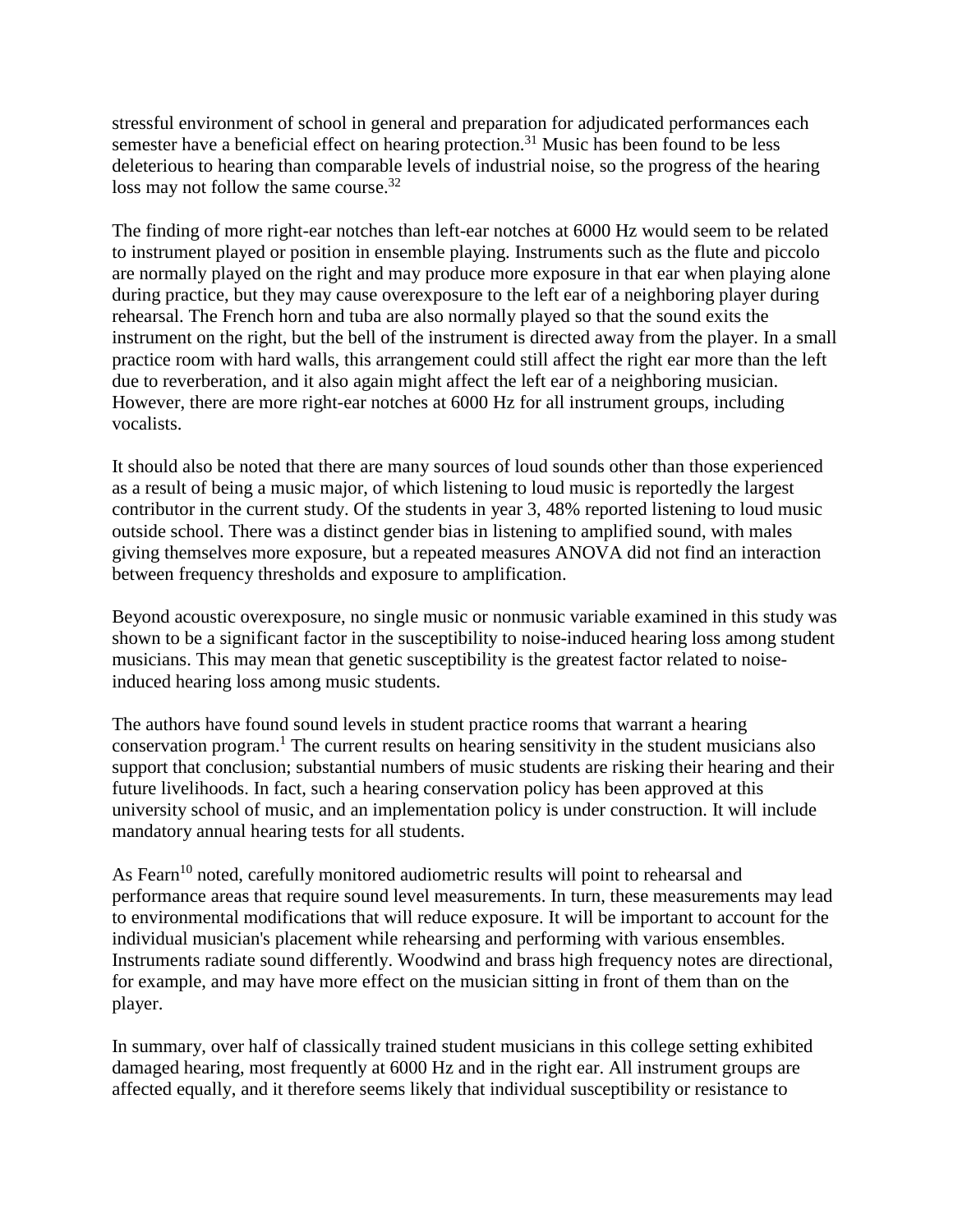acoustic overexposure is the most crucial variable to the acquisition of a noise-induced hearing loss in student musicians. Students entering a concentrated music program should obtain a baseline audiogram and be monitored and educated about hearing conservation throughout their undergraduate years.

## **REFERENCES**

1. Phillips SL, Ervin S, Austin A, Robbins J: Sound levels in music practice rooms. (submitted).

2. Davis H: Temporary deafness following exposure to loud tones and noise. Acta Otolaryngol Suppl 1950; 88:1-56.

3. Hart CW, Geltman CL, Schupbach J, Santucci M: The musician and occupational sound hazards. Med Probl Perform Art 1987; 2(3):22-25.

4. McBride D, Gill R, Proops D, et al: Noise and the classical musician. Br Music J 1992; 305:1561-1563.

5. Chasin M: Musicians and the prevention of hearing loss: the A, Bb, C#. Hear Rev 1999;  $6(2):10-16.$ 

6. Zembower CM: Caution: music can be hazardous to our health. Update-Appl Res Music Educ 2000; 18(2):8-11.

7. Kahari KR, Axelsson A, Hellstrom P, Zachau G: Hearing development in classical orchestral musicians: a follow-up study. Scand Audiol 2001; 30(1):141-149.

8. Kiang NYS, Liberman MC, Sewell WF, Guinan JJ: Single unit clues to cochlear mechanisms. Hear Res 1986; 22:171-182.

9. Axelsson A, Lindgren F: Hearing in classical musicians. Acta Otolaryngol Suppl 1981; 377:3- 74.

10. Fearn RW: Hearing loss in musicians. J Sound Vibration 1993; 163(2):372-378.

11. Lindgren F, Axelsson A: Temporary threshold shift after exposure to noise and music of equal energy. Ear & Hearing 1983; 4(4):197-201.

12. Swanson SJ, Dengerink HA, Kondrick P, Miller CL: The influence of subjective factors on temporary threshold shifts after exposure to music and noise of equal energy. Ear & Hearing 1987; 8(5):288-291.

13. Westmore MB, Eversden I D: Noise-induced hearing loss and orchestral musicians. Arch Otolaryngol 1981; 107:761-764.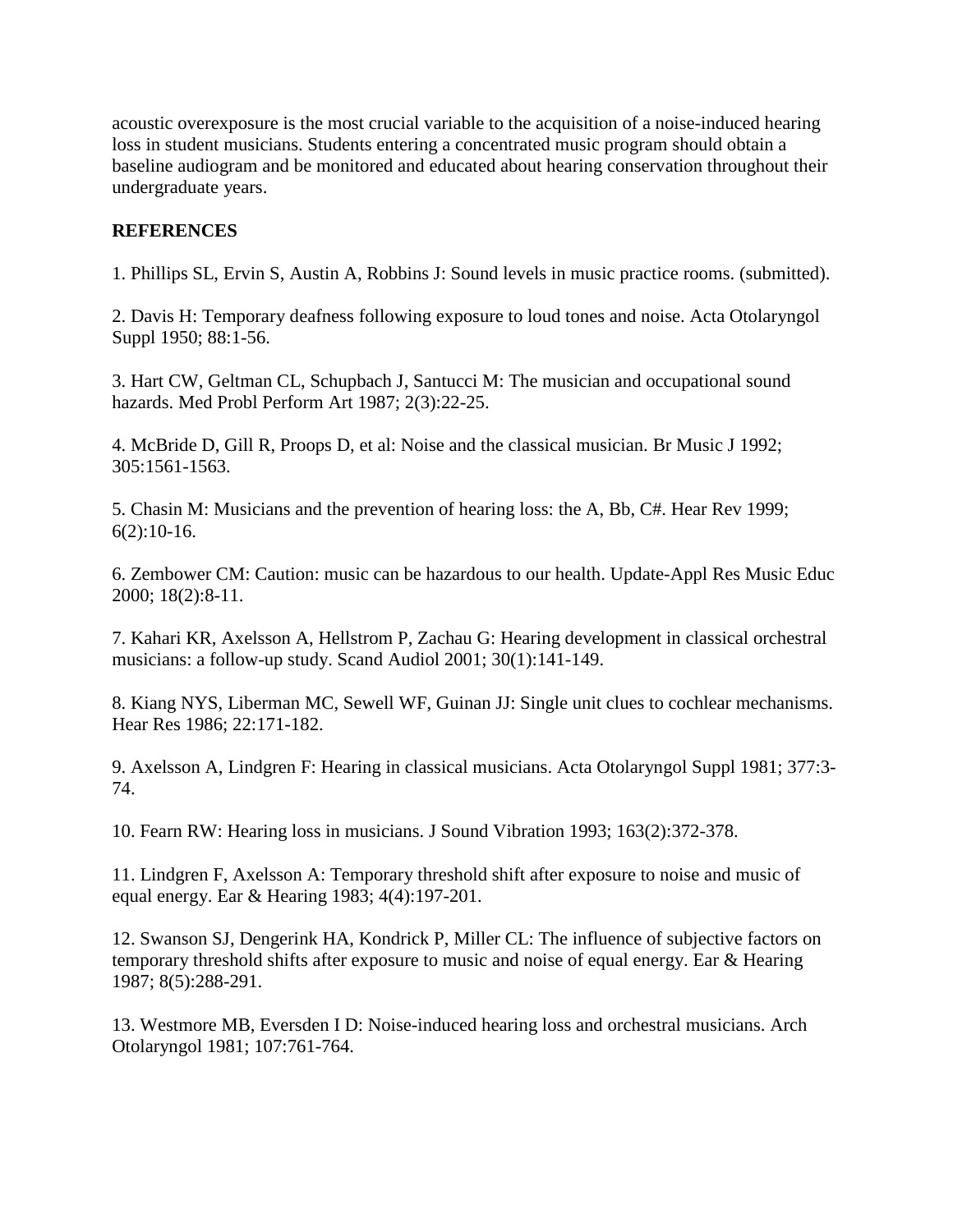14. Karlsson K, Lundquist PG, Olaussen T: The hearing of symphony orchestra musicians. Scand Audiol 1983; 12:257-264.

15. Ostri B, Eller N, Dahlin E Skylv G: Hearing impairment in orchestral musicians. Scand Audiol 1989; 18:243-249.

16. Royster JD, Royster LH, Killion MC: Sound exposures and hearing thresholds of symphony orchestra musicians. J Acoust Soc Amer 1991; 89:2793-2803.

17. Rosenhall U, Pedersen K, Svanborg A: Presbycusis and noise-induced hearing loss. Ear Hear 1990; 11(4):257-263.

18. NIOSH: Preventing occupational hearing loss-A practical guide. U.S. Dept of Health and Human Services, 1998. Publication no. 96-110.

19. OSHA: Occupational noise exposure: hearing conservation amendment: final rule. Fed Reg 1983; 48:9738-9785.

20. Niskar AS, Kieszak SM, Holmes AE, et al: Estimated prevalence of noise-induced hearing threshold shifts among children 6 to 19 years of age: the Third National Health and Nutrition Examination Survey, 1988-1994, United States. Pediatrics 2001; 108:40-43.

21. Bauer P, Korpert K, Neuberger M, et al: Risk factors for hearing loss at different frequencies in a population of 47,388 noise-exposed workers. J Acoust Soc Amer 1991; 90(6):3086-3098.

22. Rachiotis G, Alexopoulos C, Drivas S: Occupational exposure to noise, and hearing function among electro production workers. Auris Nasus Larynx 2006; 33(4):381-385.

23. Mostafapour SP, Lahargoue K, Gates GA: Noise-induced hearing loss in young adults: the role of personal listening devices and other sources of leisure noise. Laryngoscope 1998; 108(12):1832-1839.

24. Mori H: Effects of record music on hearing loss among young workers in a shipyard. Int Arch Occup Environ Health 1985; 56:91-97.

25. Lutman ME, Davis AC: The distribution of hearing threshold levels in the general population aged 18-30 years. Audiology 1994; 33(6): 327-350.

26. Davis RR, Cheever ML, Krieg EF, Erway LC: Quantitative measure of genetic differences in susceptibility to noise-induced hearing loss in two strains of mice. Hear Res 1999; 134:9-15.

27. Davis RR, Newlander JK, Ling X, et al: Genetic basis for susceptibility to noise-induced hearing loss in mice. Hear Res 2001; 155:82-90.

28. Rabinowitz PM, Wise JP, Mobo BH, et al: Antioxidant status and hearing function in noiseexposed workers. Hear Res 2002; 173:164-171.